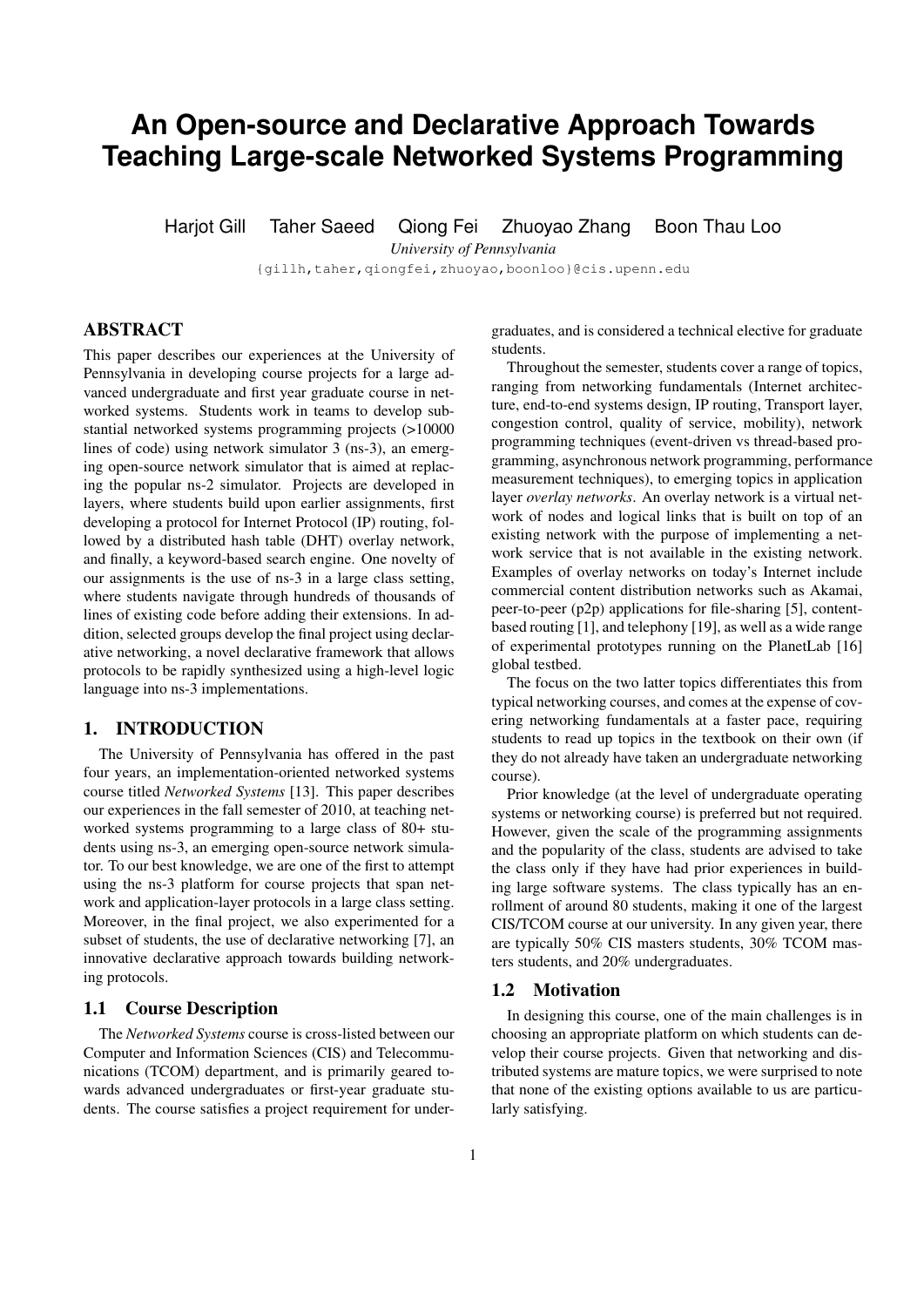In the first three years of offering the course, we used a popular Java-based package called Fishnet [4], that provides a simple software environment for developing, testing, and running network protocols. While easy to use, a common student complaint was that the system was not representative of real-world software, i.e., it does not have a software structure that resembles the actual TCP/IP stack. Another option is the use of custom simulators, which usually require teaching assistants to develop from-scratch implementations that are tailored towards specific course projects. This approach leads to reinventing basic functionalities that may not be easily reusable across projects, and likely to suffer from the lack of realism.

Network simulator 2 [11] is another commonly used platform, but has become increasingly complex to use in recent years. This requires a steep learning curve for students if the projects are to span multiple layers of the network stack, hence is not feasible within the timeframe of a semester. Finally, one can use a router emulation platform [3], but this is more appropriate for projects that involve router configuration and is limited to projects at the IP layer.

# 1.3 Organization

The rest of the paper is organized as follows. In Section 2, we describe the ns-3 simulator, justifications of our choice, as well as describe some of our modifications to the code base to ease the software engineering process of students. Section 3 presents detailed project description and experiences. Finally, we conclude in Section 4.

#### 2. NETWORK SIMULATOR 3

In the fall semester of 2010, we experimented with the use of the network simulator 3 (ns-3) [12]. The ns-3 project started in 2006, and is intended as an eventual replacement of the popular ns-2 simulator. It is currently under active development in the open-source community, and currently has over 500K lines of code<sup>1</sup>. Prior to our class, there has been attempts [21] at using ns-3 in a class setting, but not at the scale (in terms of class size and scope of projects) that we have attempted.

### 2.1 Advantages of ns-3

In selecting an appropriate platform, we decided on ns-3, since it meets the following criteria:

Realistic environment: The ns-3 platform implements the existing network stack (interfaces/devices, link, network, transport, application). Hence, students can relate course materials (such as the Internet architecture, local area networks and inter-networking) to the actual software platform that they are building their projects on. The platform also exposes students to challenges of networked systems programming, which comes in the form of BSD-like sockets,

IP addresses, multiple interfaces per-node, and handles realworld effects introduced by asynchrony, message losses and reordering.

Well-organized and reusable code base: One of our concerns in picking a realistic platform is the complexity of the code base that will result in a steep learning curve for students. Fortunately, ns-3 achieves a good balance between realism and complexity. Despite its realistic environment, the ns-3 code is well organized. In fact, the entire code base can be explained within a lecture (conducted by the TAs). ns-3 is based on a complete rewrite of the ns-2 simulator. It consists of an extensible framework, achieved via the use of modern C++ design patterns, such as component object model and factory design patterns. As a result, students are able to quickly understand the code and make modifications of their own, particularly in adding layers over existing protocols, replacing one protocol with another at one particular layer in the network stack.

Combining simulations and actual implementations: ns-3 has support for both simulation and emulation via the use of sockets. Students often found it easier to first simulate their protocols for a large number of nodes in a repeatable fashion to uncover protocol errors, and then deploy their implementations (with minimal changes except switching to an implementation mode) on an actual set of physical machines to study actual performance. This is not unlike the strategy adopted by systems and networking researchers/practitioners, and we aim to have our course projects closely mirror this process.

Ease of configuration and testing: We require that our platform runs on commodity PCs with no changes to underlying operating system, hence making it easy for system administrators to support these courses even when the class size is large, or when there are multiple project courses within the department. The default ns-3 emulation mode uses raw sockets, which requires sudo access to run on instructional machines (a problematic request with systems administrators). As a result, we rewrote the emulation platform using regular OS sockets, which allows a simple toggling between simulation and implementation without having to rewrite code. For testing purposes, ns-3 generates pcap traces, which allows one to use standard tools such as Wireshark [22] to analyze traffic traces for debugging purposes.

### 2.2 Course-Related Customizations

In addition to the addition of user-level sockets, we have made modifications to the ns-3 code base, to provide some initial code (approximately 5000 lines) that eases the process of students in designing and implementing their projects.

We provide an ns-3 application which serves as the main simulation program that executes scenarios to test students' project implementations. This application takes as input topology and scenario files, which students use to set up networks configured using the Inet topology generator [6], con-

<sup>&</sup>lt;sup>1</sup>Based on a line count performed on the v0.9 release we used for our class projects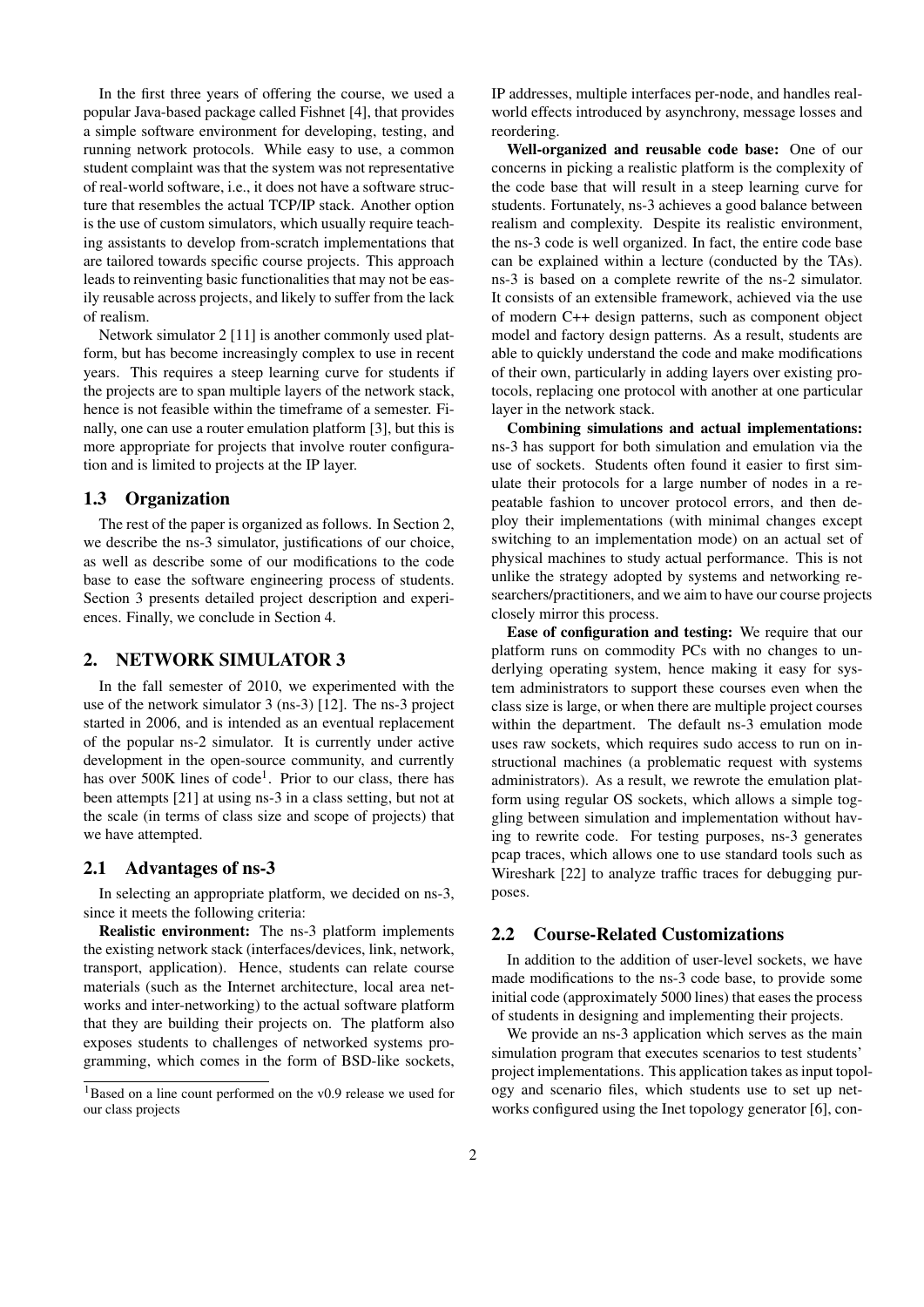trol nodes joining and leaving the network, and allow selectively turning on of logging information in different simulated nodes/modules, and inject network traffic. Appendix A shows a basic scenario file which we released to students initially, and they were allowed to extend it (e.g. add new application modules to stress test their implementations).

As an alternative to running the entire simulation using the scenario file, we provide an interactive command prompt which allows students to interactively enter scenario commands while the simulation is in progress. Students found this feature extremely useful when debugging their protocols. Toggling between simulation and actual implementation is achieved simply by turning on a runtime flag that uses actual sockets (instead of ns-3 simulated sockets), and running our driver program on multiple physical machines.

# 3. COURSE PROJECTS

In the first project, students develop IP routing protocols, and in the second project, students build an application layer peer-to-peer keyword search engine that uses the implementation from the first project. Students are given 3.5 weeks to complete each project, with an intermediate checkpoint in the middle of each project to ensure that students stay on track. At the end of each project, students have to demonstrate their system primarily in ns-3 simulation mode. For extra credits, students can run the actual implementation on a number of physical machines in our departmental local cluster.

The first project was released to students on the 4th week of class, and due on the 7th week<sup>2</sup>. The second project was released after the midterm on the 10th week, and due on the 13th week of class, two weeks before the final. To synchronize our course schedule with the projects, we opted to defer the coverage of traditional topics such as link-layer protocols (Ethernet, 802.11) and quality of service (QoS) routing until the later part of the semester. We also minimize the coverage of topics related to the physical layer (given that there are other classes at Penn that cover these topics in greater detail), and instead opted for spending more time on application-layer protocols. This decision turns out to be popular with students, who are able to relate course material to application-layer protocols (e.g. p2p search and Akamai), and also directly apply these concepts into their project implementations.

For both projects, students actively posted on our course newsgroup with questions that were addressed either by the teaching staff or other students. We asked students to refrain from posting on the ns-3 official mailing lists to avoid flooding the list with numerous code questions.

In the rest of this section, we describe each of our projects in greater detail.

# 3.1 Project 1: Routing Protocol

In project 1, students implement two basic capabilities: neighbor discovery and routing. In neighbor discovery, each node has to determine its set of neighbors by periodically polling its network interfaces for the IP addresses of neighbors that are connected to it. As the topology changes, the set of neighbors of each node has to be updated in a timely fashion.

Given the neighborhood information at each node, the next part of the project involves implementing the link-state and distance-vector routing protocols. Link-state and distancevector are typically used for computing routes within an ISP (or administrative domain), and are commonly known as OSPF (Open Shortest Path First) and RIP (Routing Information Protocol) in commercial implementations.

These protocols compute between any two nodes the path with least hop count. One of the challenging aspects of this project is the integration of the neighbor discovery and routing modules into the existing ns-3 framework. For instance, to do a neighbor discovery, each node would have to invoke a discovery message which involves a 1-hop UDP broadcast message on each of its interfaces. The routing protocol has to be compatible with the route advertisement framework of ns-3, and computed routes have to be used to instantiate forwarding tables used in ns-3.

In fact, our goal for students was to be able to replace any of the existing ns-3 routing protocols (e.g. OLSR [2] and AODV [15]) with their project implementations, and all transport protocols (e.g. TCP) and network applications that use these routing protocols have to continue working correctly as before.

As extra credits, students implement extra routing protocols (such as those used in mobile ad-hoc networks and delay tolerant networks), path-vector protocol (used as a basis for inter-ISP routing), performance metric-based routing, and an incremental Dijkstra algorithm that provides fast recomputation of routing entries at each node whenever the topology changes.

#### 3.2 Project 2a: P2P DHT-based Search

In the next project, students implement a peer-to-peer search engine (*PSearch*) that runs over their implementation of the Chord DHT [20]. A DHT (distributed hash table) is an overlay network that provides a scalable lookup facility, i.e. given a key K, determining the node that stores the K can be achieved in  $O(log(n))$  hops while requiring each node to maintain only  $O(log(n))$  state, where n is the number of nodes in the network. Given that churn handling in DHT (i.e. repairing DHT routing tables in the presence of nodes joining or leaving the network, or node failure) is a challenging process, we simplified the project requirement by omitting node failures in the regular part of the project.

Students have to read the Chord paper on their own to implement the protocol. The Chord overlay is built as a layer over project 1's routing protocol implementation. Students are allowed to choose either the distance vector or link state

<sup>&</sup>lt;sup>2</sup>The entire semester spans 15 weeks (excluding the week of finals).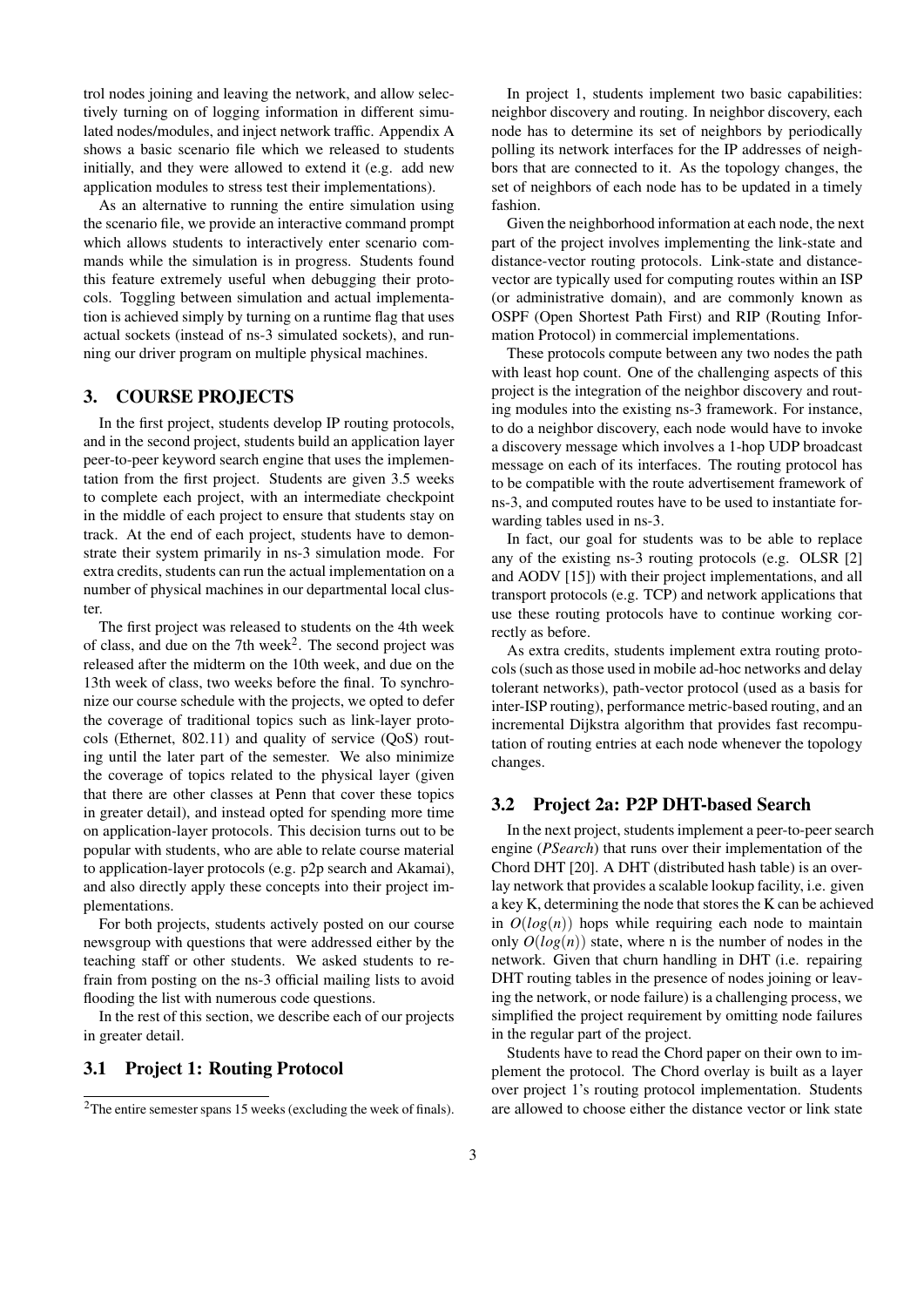protocols that they developed in project 1 as the underlying routing protocol. If neither works, they are allowed to fallback on using one of ns-3's default routing protocols (e.g. OLSR).

In addition to building the DHT, the project introduces students to the concept of layering in a network – the fact that a packet sent between two Chord nodes who are logically neighbors may traverse multiple IP hops is a concept that students appreciate much better once they have worked on the project.

PSearch is next developed as an additional layer over Chord as a p2p search engine, and used to build a DHT-based search engine [9] that provides a "google-style" search interface for retrieving all documents that matches a set of input keywords. Scalable lookups are performed based on inverted indices that are published and stored in the DHT, where the publishing key is the hash of each keyword (for the corresponding inverted index).

Specifically, given a set of search terms *T*1,*T*2,...,*T n*, each search is executed as a distributed query that will use Chord as a routing substrate for retrieving the inverted indexes for all the search terms, and then performing a set intersection to retrieve the set of documents that contains all keywords.

As extra credits, students implemented more sophisticated ranking algorithms for searching, enhanced their implementations to support large inverted indices that cannot be fit into a single IP packet, churn handling in the presence of node failures, a Chord-based distributed file system, as well as implemented various overlay networks covered in class that provide support for resilient routing, mobility, and multicast at the application layer.

# 3.3 Project 2b: Declarative Networking

As the second option in project 2, we allow volunteer groups who did well in project 1, to explore the use of declarative networking techniques to implement the Content Addressable Networks (CAN) [18] DHT. Declarative networking is an exciting and novel framework that has been proposed in the past few years in the networking community. It uses a distributed database query language for specifying protocols that can be implemented in only a few lines of high-level logical statements. For example, traditional routing protocols can be expressed in a few lines of code [10], and the Chord DHT in 47 lines of code [8]. When compiled and executed, these declarative networks perform efficiently relative to imperative implementations, while achieving orders of magnitude reduction in code size. Appendix B provides one example to illustrate the declarative networking language.

We explore this option on a pilot basis, to have a better understanding of the effectiveness of getting students to learn about a protocol by implementing using high-level declarative abstractions. Students utilized the RapidNet declarative networking engine [17], which takes as input high-level declarative protocol specifications, which are then compiled into ns-3 code. Our choice of CAN instead of Chord for this option is due to the fact that there already exists a declarative Chord implementation.

### 3.4 Evaluation

Student feedback from the use of ns-3 has been overwhelmingly positive. The course ratings improved by 18.6% compared to the previous year, and was the top performing TCOM course (both in terms of highest enrollment and highest teaching ratings) in Fall 2010. Moreover, we are encouraged by the performance of students in our class. Students worked in groups of 3-4, and with the exception of 2-3 groups, almost all groups have complete (or near complete) implementations of both projects. In addition, several groups completed at least one extra credit, with the best group completing 10 extra credits (5 each for each project). On average, groups wrote 7000 and 6000 lines of code for project 1 and 2 respectively. Two groups volunteered for the declarative networking option in the second project.

We briefly summarize some interesting observations we made in the class:

Open source experience: One of our biggest concerns going into the semester is the daunting 500K lines of code that students have to navigate. To reduce this overhead, we pointed students to a few directories that they should focus on. On hindsight, we found this concern largely unfounded and very beneficial. Students were able to use modern software development tools such as Eclipse to step through large code bases. Code clarifications on our newsgroup were quickly answered. The fact that an open source implementation has existing routing protocol implementations (e.g. OLSR and AODV) proved tremendously helpful, as students can read existing implementations to understand the appropriate interfaces before adding their own implementations. This process also closely mirrors the real world, where engineers often have to understand and modify an existing complex code base.

Group dynamics: To ensure that all students contribute equally to the project in a collaborative fashion, we made it mandatory that students use the subversion repository right from the beginning of project 1. In addition to allowing students to work concurrently on different aspects of the project, subversion also provides a useful mechanism via its logs that provides evidence of each student's participation. We further require that each individual filled in a group evaluation form describing the contributions of each teammate. This form was filled in after the midterm and final where no discussions were permitted, and used as a basis for adjusting students' final grades based on their contributions.

Declarative networking: One of the pleasant surprises this semester was the success of the two volunteer groups in implementing the CAN DHT using the RapidNet declarative networking engine. Despite some initial difficulties due to the learning curve of Datalog, both groups completed func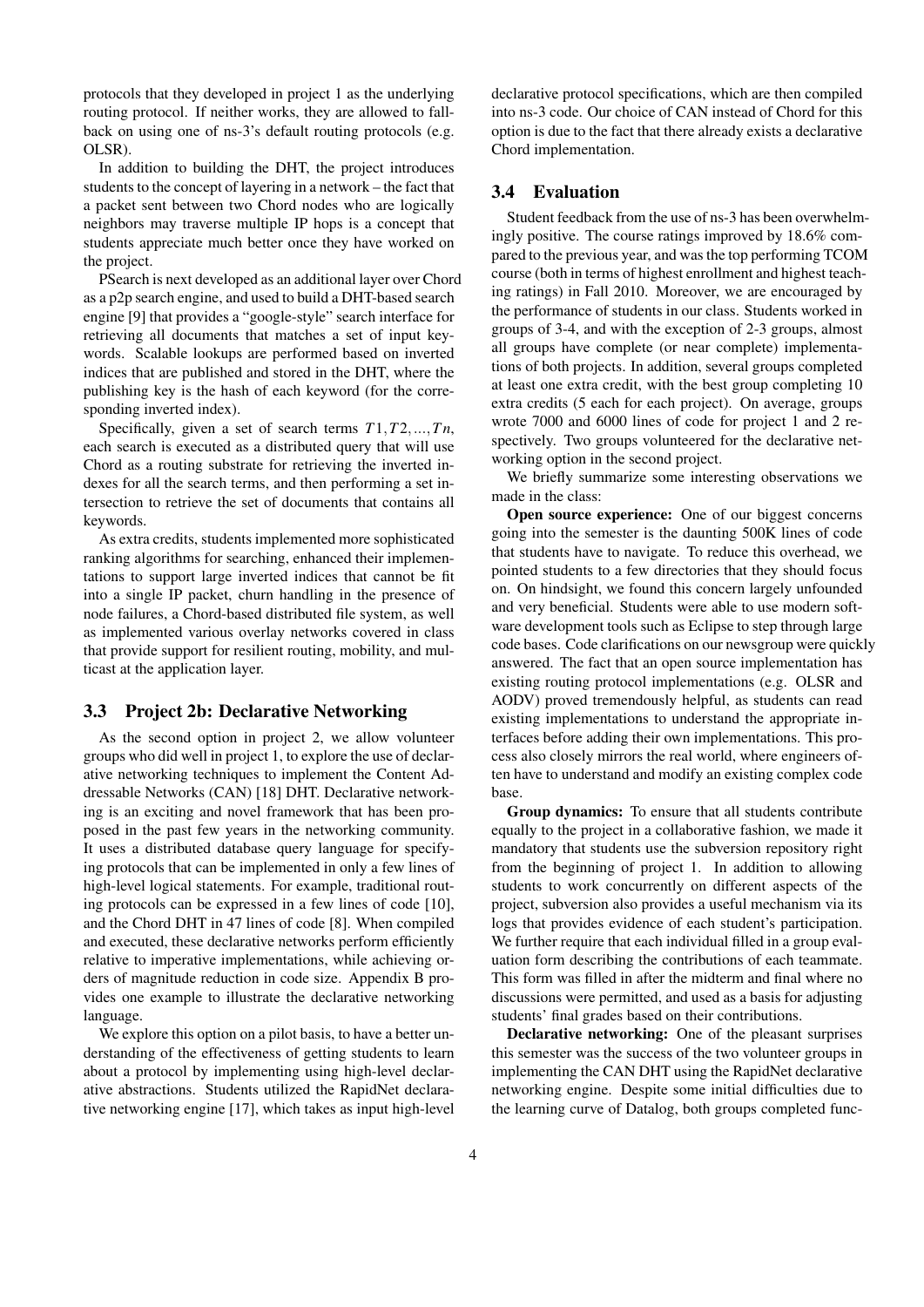tional CAN implementations in 40+ lines of code, with one group completing additional enhancements to the protocol outside the scope of the project. This is despite the fact that these students do not have prior knowledge of declarative networking, and most have not seen Datalog before. In fact, students that used RapidNet were generally positive about their experiences, and once they have mastered the language, would like to use it for prototyping future protocols.

### 4. CONCLUSION

In this paper, we describe our experiences at introducing large-scale programming assignments on networked systems using the ns-3 platform. Our course has been a great success, receiving very positive feedback from students. Within a span of 7 weeks, students successfully completed the development of an IP routing protocol, a complex DHT and a p2p keyword search engine on an open-source platform. Moreover, two groups developed a DHT in 40+ rules using a declarative networking engine that we incorporated into ns-3.

Encouraged by our use of declarative networking technologies, as a longer term agenda, we plan to introduce the use of declarative networking into the networking curriculum from the ground up, as a higher level abstraction for explaining protocol behavior, and develop complete projects based on this framework.

Material and Source Code Detailed project descriptions (including code documentation for our ns-3 extensions) are available for viewing at [14]. Further materials, including initial release code for students, solutions and grading scripts, are available to instructors upon request.

#### 5. ACKNOWLEDGMENTS

We would like to thank Penn graduate students Cheng Huang, Changbin Liu, and Wenchao Zhou for giving valuable feedback on our projects, and participating in the design and implementation of the lab demonstrations. The development of the RapidNet declarative networking engine is funded in part by NSF grants CAREER CNS-084552, CCF-0820208, and IIS-0812270.

#### APPENDIX

## A. EXAMPLE SCENARIO FILE

We show below a basic scenario file that we released to students at the start of project 1. This scenario starts a number of nodes, invokes the link state (LS) routing protocol, and then tests the protocol using an application-layer traffic generator. More details of scenario configurations are available at [14].

Note that in the scenario configuration, we refer to nodes by node numbers, e.g 0,1,2. However, once the topology is initialized, our driver program assigns to each node multiple IP addresses. The reason why each node requires multiple IP addresses is that we wanted to emulate actual deployments

where a router may participate (and inter-connect) different subnets. Our driver program then will select one of the IP addresses as the unique identifier of the node for the purpose of route computations in project 1.

```
# Turn on traffic traces for LS module on all nodes.
```

```
* LS VERBOSE TRAFFIC ON<br># Turn on all traces for
  Turn on all traces for LS module on node 1
```
- 1 LS VERBOSE ALL ON
- # Turn on traffic traces for APP module on all nodes.
- APP VERBOSE TRAFFIC ON # Turn on all traces for APP module on node 1
- 1 APP VERBOSE ALL ON

```
# Advance Time pointer by 15 seconds.
#Allow the routing protocol to stabilize.
TIME 15000
```
Start traffic flow from node 1 to all the nodes. 1 APP TRAFFIC START \*

# Advance time by 100 milliseconds. TIME 100

# Stop Traffic flowing from node 1 to all the nodes 1 APP TRAFFIC STOP

# Send PING from node 1 to node 8 (its neighbor).

1 LS PING 8 hello1! Advance Time by 10 milliseconds. TIME 10 # Bring down link between node 1 and 8 LINK DOWN 1 8 1 LS PING 8 hello2! TIME 10 # Bring up link between node 1 and 8 LINK UP 1 8 1 LS PING 8 hello3! TIME 10 # Bring down all links of node 1 NODELINKS DOWN 1 1 LS PING 8 hello4! TIME 10 # Bring up all links of node 1 NODELINKS UP 1 1 LS PING 8 hello5! TIME 10 # Send application level PING from node 1 to node 8. 1 APP PING 8 appHello1! TIME 4000 # Dump Link State Routing Table. 1 LS DUMP ROUTES # Dump Link State Neighbor Table. 1 LS DUMP NEIGHBORS # Quit the simulator. **OUTT** 

## B. DECLARATIVE NETWORKING

The high level goal of *declarative networks* is to build extensible network architectures that achieve a good balance of flexibility, performance and safety. Declarative networks are specified using *Network Datalog* (*NDlog*), which is a distributed recursive query language used for querying network graphs. *NDlog* queries are executed using a distributed query processor to implement the network protocols, and continuously maintained as distributed views over existing network and host state. Declarative queries such as *NDlog* are a natural and compact way to implement a variety of routing pro